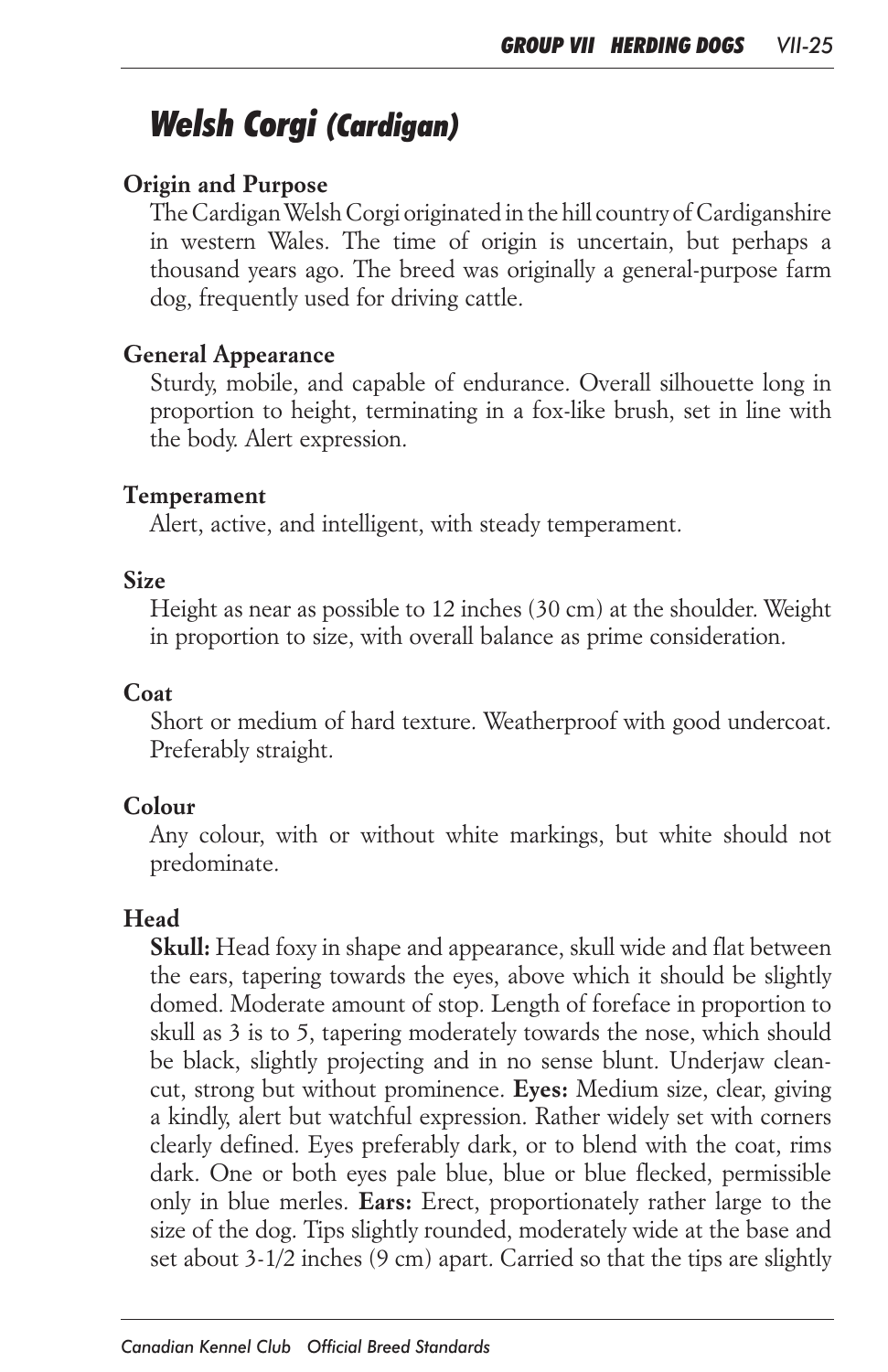wide of a straight line drawn from the tip of the nose through the *centre of the eyes, and set well back so that they can be laid flat along the neck. Mouth: Teeth strong, with a perfect regular and complete scissors bite, i.e., the upper teeth closely overlapping the lower teeth*  and set square to the jaw. Pincer bite permissible. The **teeth** should be *evenly arranged and not crowded in relation to one another.*

# *Neck*

*Muscular, well developed and in proportion to the dog's build, fitting into well-sloped shoulders.*

## *Forequarters*

*Shoulders well laid and angulated at approximately 90 degrees to the upper arm; muscular, elbows close to sides. Strong bone carried down*  to feet. Legs short but body well clear of the ground, forearms slightly *bowed to mould round the chest. Feet turned only slightly outwards.*

## *Body*

*Chest moderately broad with prominent breast bone. Body fairly long and strong with deep brisket, well sprung ribs and clearly defined waist. Topline level.*

## *Hindquarters*

*Strong, well angulated and aligned, with muscular thighs and second thighs, strong bone carried down to feet, legs short; when standing, hocks should be vertical viewed from the side and rear.*

#### *Feet*

*Round, tight, rather large and well padded. All dewclaws may be removed.*

## *Tail*

*Like a fox's brush set in line with the body and moderately long (to touch or nearly touch the ground). Carried low when standing but may be lifted a little above the body when moving, but not curled over the back.*

## *Gait*

*The gait should be free, smooth, and appear effortless. In forequarters, there should be good forward reach, without exaggerated lift, and with good follow-through. The elbows should work close to the body, neither*  loose nor tight. Viewed from in front, the forefeet should approach a